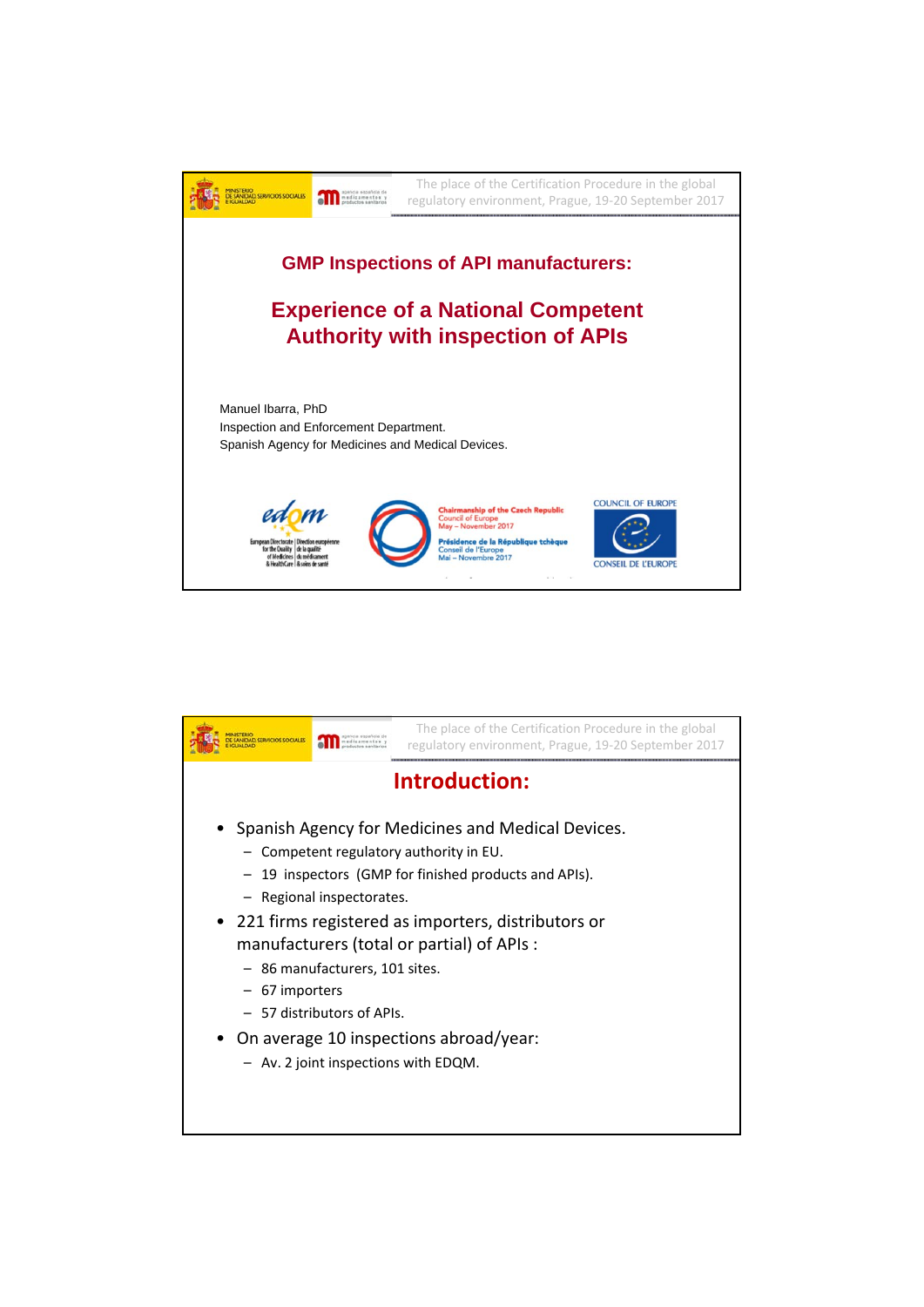

| <b>ESANIDAD, SERVICIOS SOCIALES</b><br>medicamentos y<br>ductor senitarios                                                                                                                                                                                                           |                                                                                                                                                                           |  | The place of the Certification Procedure in the global<br>regulatory environment, Prague, 19-20 September 2017                                                                                                 |                                                                                                                                                    |  |  |  |
|--------------------------------------------------------------------------------------------------------------------------------------------------------------------------------------------------------------------------------------------------------------------------------------|---------------------------------------------------------------------------------------------------------------------------------------------------------------------------|--|----------------------------------------------------------------------------------------------------------------------------------------------------------------------------------------------------------------|----------------------------------------------------------------------------------------------------------------------------------------------------|--|--|--|
| <b>Registry</b>                                                                                                                                                                                                                                                                      |                                                                                                                                                                           |  |                                                                                                                                                                                                                |                                                                                                                                                    |  |  |  |
|                                                                                                                                                                                                                                                                                      | Key to enable effective supervision.<br>ubs:<br>Manufacturers, importers, distributors. National level only.<br>Initial notification (60 days in advance) (inspection may |  |                                                                                                                                                                                                                |                                                                                                                                                    |  |  |  |
|                                                                                                                                                                                                                                                                                      | follow)<br>Regular updates<br>Notify changes which may affect product quality (inspection                                                                                 |  |                                                                                                                                                                                                                |                                                                                                                                                    |  |  |  |
| may follow).<br>egat<br>ACOFARMA DISTRIBUCION S.A.<br>c./ Llobregat 20, Pol. Santa Margarita<br><b>TERRASSA</b><br>AVDA. BENJAMÍN FRANKLIN, 5-11, PARQUE TECNOLÓGICO<br><b>PATERNA</b><br><b>ADILA</b><br>Air Liquide Ibérica de Gases<br>PASEO DE LA CASTELLANA 79<br><b>MADRID</b> |                                                                                                                                                                           |  |                                                                                                                                                                                                                |                                                                                                                                                    |  |  |  |
| ALCALA FARMA, S.L.<br>ALCALIBER, S.A.<br>ALFARIN QUIMICA, S.A.<br>ALFASIGMA ESPAÑA, S.L.<br>ALGRY OUIMICA, SL<br>ALLIANCE HEALTHCARE ESPAÑA, S.A.<br>ALMIRALL S.A.<br>ALTAQUIMICA S.A.                                                                                               |                                                                                                                                                                           |  | Avenida de Madrid, 82<br>GENOVA 27, PLANTA 6<br>CALLE 1812A 35 - 5° C<br>Avda. Diagonal, 490 - 49, 2ª<br>POL. IND. NUEVO PUERTO<br>Poligono Industrial Sector 4<br>Ronda General Mitre, 151<br><b>CASPE B6</b> | Alcala de Henares<br><b>MADRID</b><br><b>MADRID</b><br>Barcelona<br>PALOS DE LA FRONTERA<br>Villanueva de Gállego<br>Barcelona<br><b>BARCELONA</b> |  |  |  |
|                                                                                                                                                                                                                                                                                      |                                                                                                                                                                           |  |                                                                                                                                                                                                                |                                                                                                                                                    |  |  |  |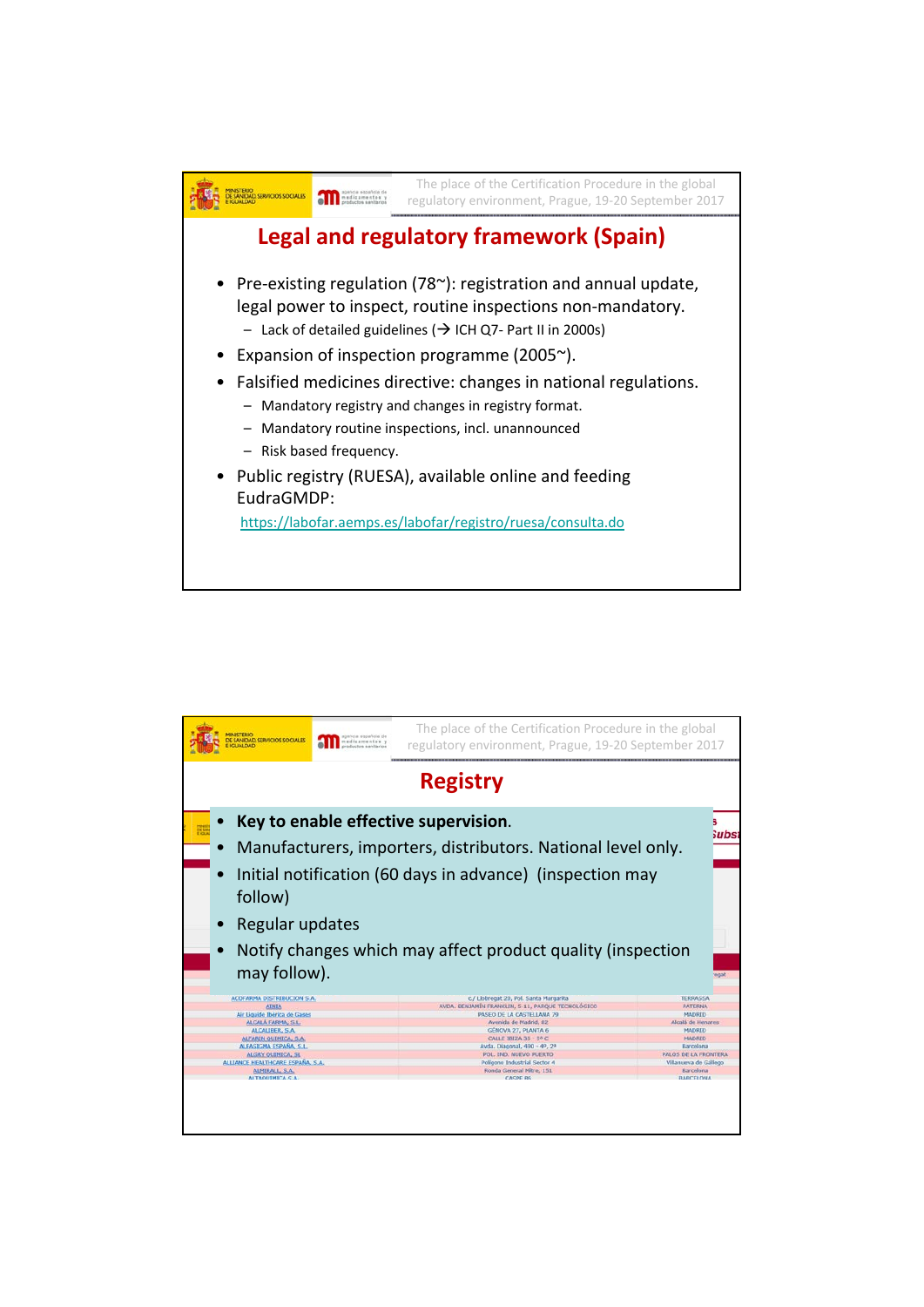|                                                              |                                                                                                                                         | The place of the Certification Procedure in the global<br>regulatory environment, Prague, 19-20 September 2017 |                                                                                                               |  |
|--------------------------------------------------------------|-----------------------------------------------------------------------------------------------------------------------------------------|----------------------------------------------------------------------------------------------------------------|---------------------------------------------------------------------------------------------------------------|--|
|                                                              |                                                                                                                                         |                                                                                                                | Information in the registry                                                                                   |  |
|                                                              | Administrative information.<br>Activities: M, I, D                                                                                      |                                                                                                                | <b>Distribution / Importation:</b><br>For each active substance:                                              |  |
|                                                              |                                                                                                                                         |                                                                                                                | Use $(H,V)$<br>Manufacturer (*).<br>Amount imported/distributed(*).                                           |  |
| Manufacturing:<br>For each active substance:<br>Use $(H, V)$ |                                                                                                                                         |                                                                                                                | CEPs, ASMF, as applicable (*).<br>Customers in Spain, EU and third<br>countries(*).                           |  |
| Manufacturing steps.                                         |                                                                                                                                         |                                                                                                                |                                                                                                               |  |
| countries (*).                                               | Manufacturing volume (*).<br>CEPs, ASMF, as applicable (*).<br>Inspection by other authorities (*).<br>Customers in Spain, EU and third |                                                                                                                | Some of the fields may be considered as<br>confidential and shown in the restricted<br>access part only $(*)$ |  |
|                                                              |                                                                                                                                         |                                                                                                                |                                                                                                               |  |

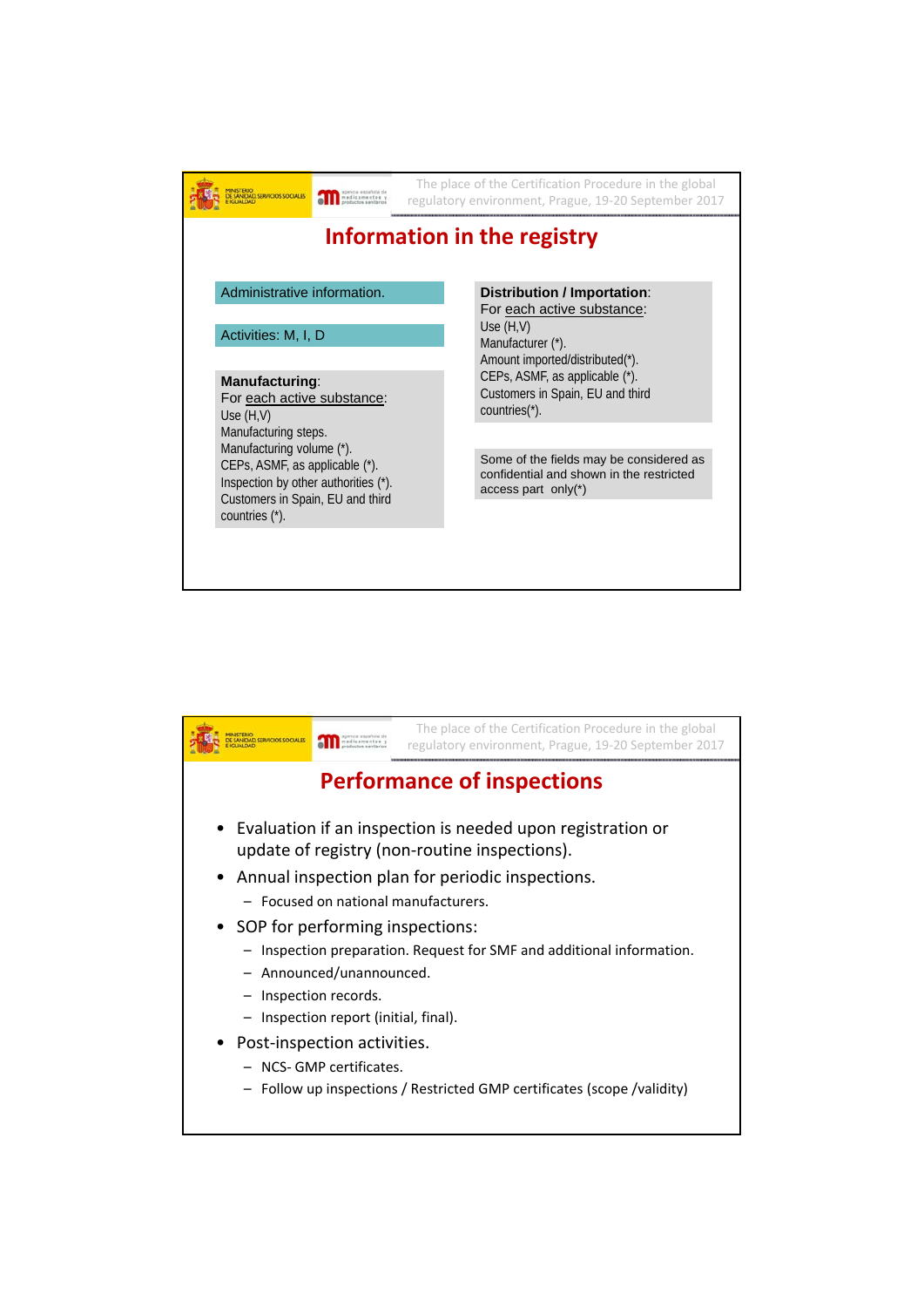

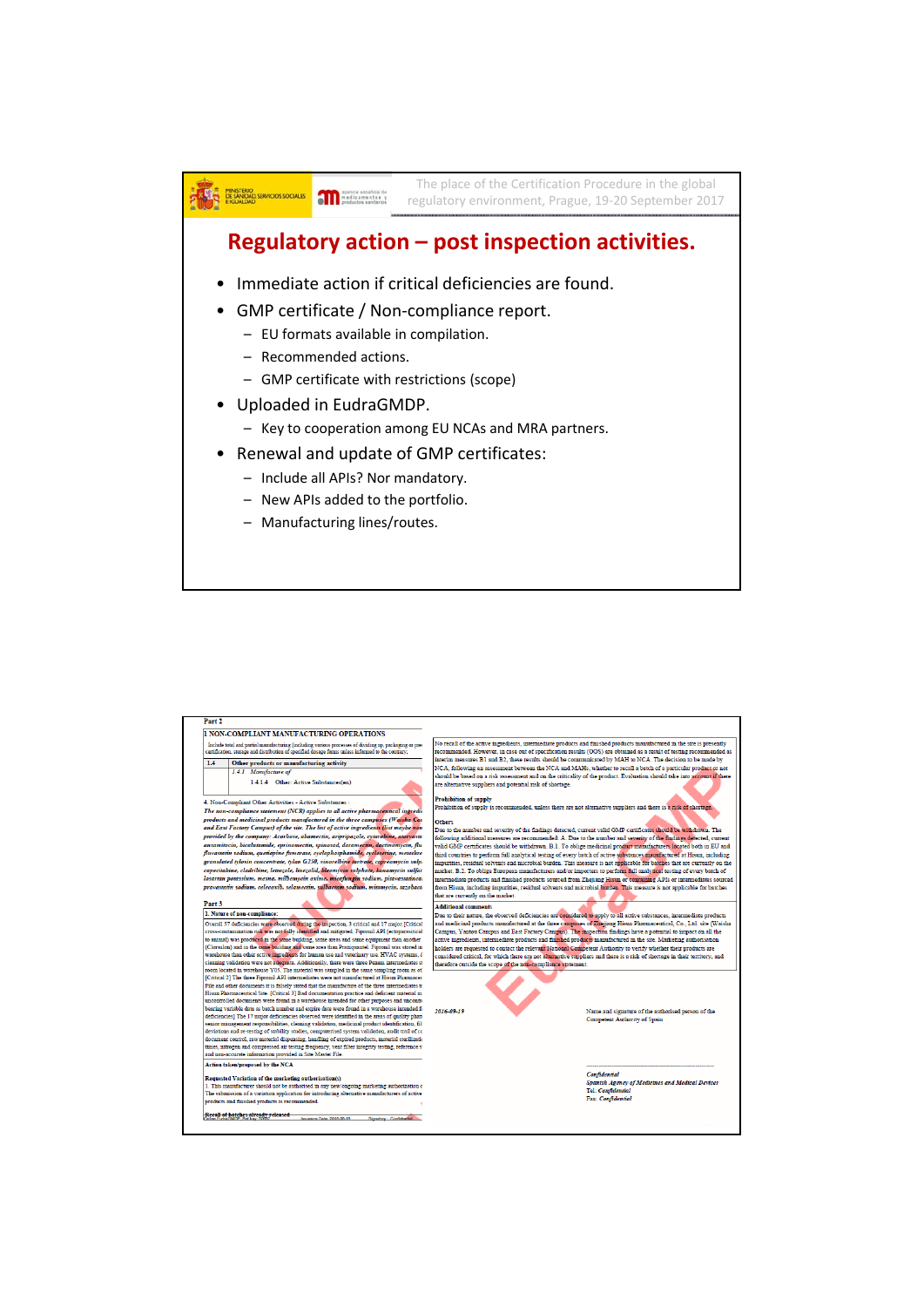